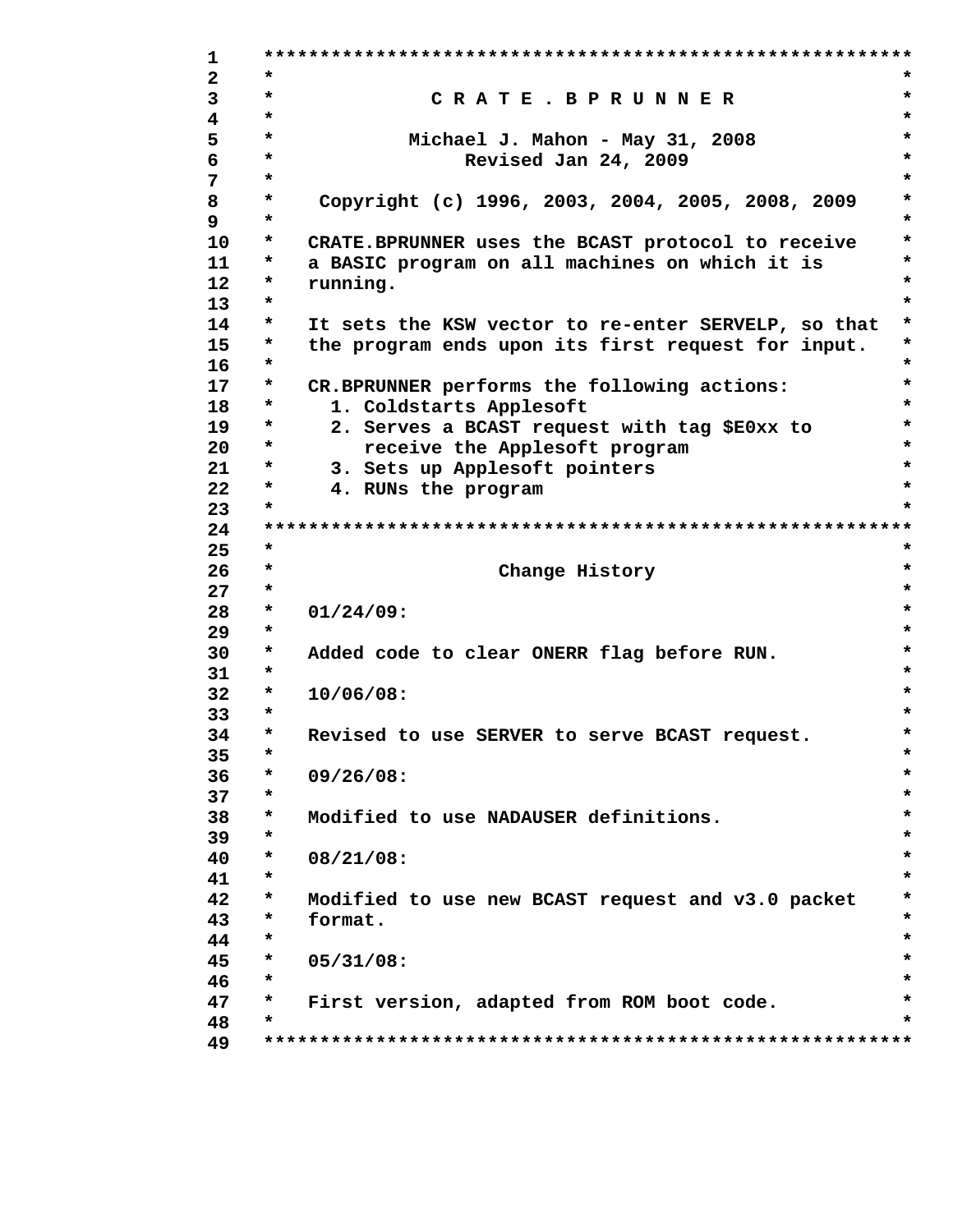#### $====$  Page 2 - CR. BPRUNNER =====

51 \*\*\*\*\*\*\*\*\*\*\*\*\*\*\*\*\*\*\*\* Version setup \*\*\*\*\*\*\*\*\*\*\*\*\*\*\*\*\*\*\*\*\*\*\*\* 52 53  $$200$ ; Load to page 2 org 54 master equ  $\mathbf{0}$ : Non-master version 55 ; Non-DOS version dos equ  $\mathbf 0$ 56 crate equ  $\mathbf{1}$ ; Crate version compatibiluty 57 ; Non-Message Server version mserve equ  $\mathbf 0$ ROMboot equ 58  $\Omega$ : ROM boot version enhboot equ 59  $\mathbf 0$ ; Enhanced //e version 60 61 put **NADACONST**  $>1$ \* NadaNet Constant definitions  $>2$  $>3$ \* Apple ][ definitions  $>4$ ; Keyboard port  $> 5$ keybd equ \$C000 kbstrobe equ **\$C010** ; Keyboard strobe  $>6$  $>7$ **VBL SC019** ; Vertical blanking equ  $> 8$ spkr equ  $$C030$ ; Speaker toggle  $>9$  $an<sub>0</sub>$  $$C058$ ; Annunciator 0 base addr equ  $>10$  $an1$ equ an $0+2$  $>11$  $an2$ an $0+4$ equ  $>12$  $an<sub>3</sub>$  $an0+6$ equ  $>13$  $pb0$  $$C061$ ; "Pushbutton" 0 base addr equ  $>14$ pb1 equ  $pb0+1$  $>15$ pb2 equ  $pb0+2$  $>16$ ; Paddle trigger ptrig equ **\$C070**  $>17$ ; Deselect 5.25" disk in slot 6 dsk6off  $$C0E8$ equ  $>18$  $>19$ \* Apple Monitor definitions  $>20$  $>21$  $$36$ ; Output vector **CSW** equ  $>22$ **KSW** equ  $$38$ ; Input vector ; Soft re-entry vector  $>23$ **SOFTEV** equ  $$3F2$  $>24$ PWREDUP ; Powered-Up check byte equ  $$3F4$  $>25$  $>26$ PRBL2 **\$F94A** ; Display (X) blanks equ  $>27$ ; Read PDL(X) into Y **PREAD \$FB1E** equ  $>28$ **HOME** equ **\$FC58** ; Clear display  $>29$ **CROUT1** ; Clear to EOL, then CR **\$FD8B** equ  $>30$ **PRBYTE** equ **\$FDDA** ; Display A as hex byte  $>31$ ; Display character in A **COUT \$FDED** equ  $>32$ **BELL** equ **SFF3A** ; Beep for 100ms.  $> 33$  $>34$ \* Applesoft definitions  $>35$ **PSTART** equ  $$67$ ; Start of BASIC prog  $>37$ ; End prog / start vars **VARTAB** \$69 equ  $>38$ **FRETOP** equ \$6F ; Start of string storage  $>39$ ; Highest BASIC mem **HIMEM** \$73 equ ; End of BASIC prog  $>40$ PROGEND equ \$AF. ; ONERR flag  $(0 = off)$  $>41$ **ONERR** \$D8 equ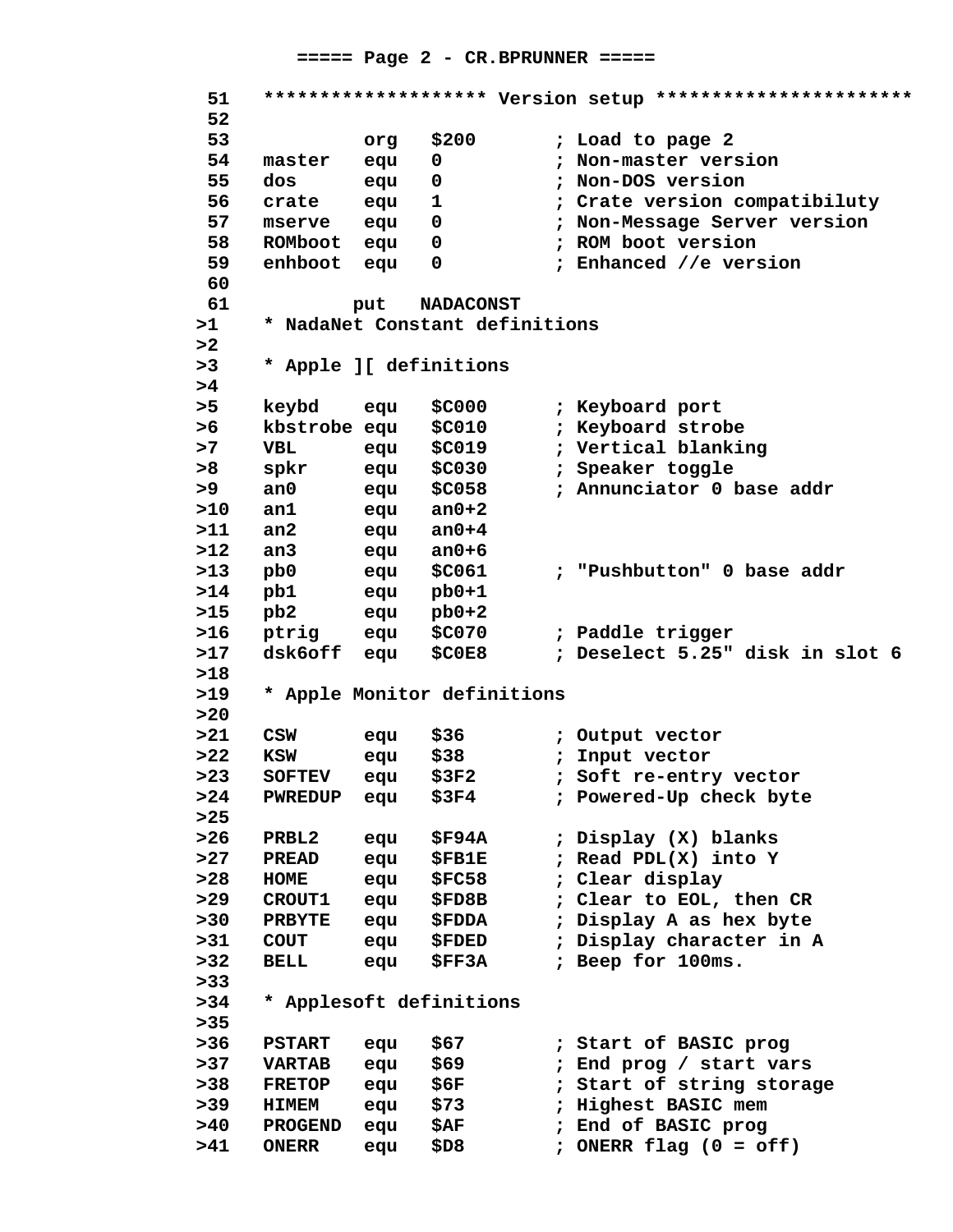| >42   |                     |     |                                 |                                   |
|-------|---------------------|-----|---------------------------------|-----------------------------------|
| >43   | COLDSTRT equ        |     | <b>\$E000</b>                   | ; Cold start BASIC                |
| >44   | <b>FIXLINKS</b> equ |     | \$D4F2                          | ; Fix up BASIC prog links         |
| >45   | <b>RUNPROG</b>      | eau | \$D566                          | ; RUN Applesoft prog              |
| >46   |                     |     |                                 |                                   |
| >47   |                     |     | * Mapping of hardware resources |                                   |
| >48   |                     |     |                                 |                                   |
| >49   | dsend               | equ | an1                             | ; Data 'send'                     |
| $>50$ | drecy               | equ | pb1                             | ; Data 'receive'                  |
| >51   | zipslow             | equ | dsk6off                         | ; Zip Chip 'slow mode' for 51 ms. |
|       |                     |     |                                 |                                   |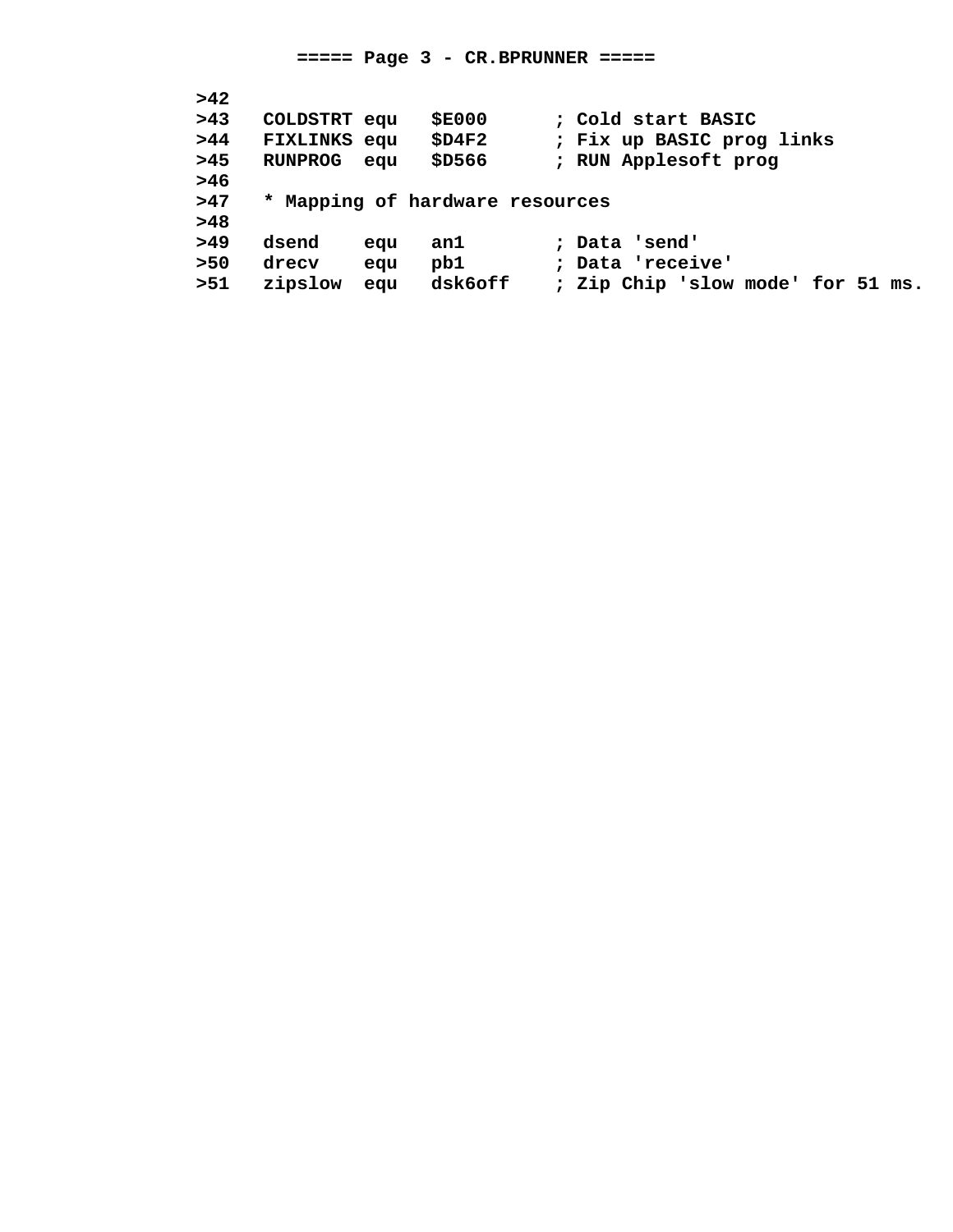**===== Page 4 - CR.BPRUNNER =====**

 **>53 \* Page zero variables >54 >55 lastidx equ \$EB ; Last RCVPKT buffer index >56 ckbyte equ \$EC ; Check byte >57 ptr equ \$ED ; Data buffer pointer (0..leng-1) >58 address equ \$FC ; Scratch addr of local data >59 length equ \$FE ; Scratch length of local data >60 >61 \* Protocol constants >62 >63 cyperms equ 1020 ; Cycles per ms. (really 1020.4) >64 >65 arbtime equ 1 ; Min arbitration time (ms) >66 ]cy equ arbtime\*cyperms ; Arbtime in cycles >67 ]cpx equ 11 ; Cycles per X iteration >68 arbx equ ]cy/]cpx ; X iterations >69 >70 ]servpad equ ]cy/4 ; Gap margin >71 servegap equ ]cy-]servpad/13 ; SERVER wait loop 13 cyc. >72 >73 ]cy equ ]cpx\*256 ; Max arb time (cycles) >74 maxarb equ ]cy+cyperms/cyperms ; ceiling(max arb) (ms) >75 >76 idletime equ 20 ; Idle polling timeout (ms) >77 ; (stay under 51ms for Zip Chip) >78 reqdur equ 6 ; Typical req duration (ms) >79 reqpidle equ idletime/reqdur ; Requests per idletime >80 >81 ]cy equ idletime\*cyperms ; Timeout in cycles >82 ]cpx equ 11 ; Cycles per X iteration >83 ]cpy equ ]cpx\*256+4 ; Cycles per Y iteration >84 idleto equ ]cy/]cpy+1 ; Number of Y iterations >85 >86 reqto equ 1 ; Timeout within protocol is >87 ; minimum arbitration time. >88 maxgap equ 87 ; Max intra-pkt gap (cycles) >89 gapwait equ maxgap/13+1 ; MONITOR wait loop is 13 cyc. >90 >91 reqtime equ 3000 ; Req response timeout (ms) >92 rqperiod equ 20 ; Milliseconds between retrys >93 reqdelay equ rqperiod-3 ; ARB+SEND+RCV timeout = 3ms. >94 >95 maxreqrt equ 3 ; Max # of xxxREQ retries >96 maxretry equ reqtime/rqperiod/maxreqrt ; # of re-sends**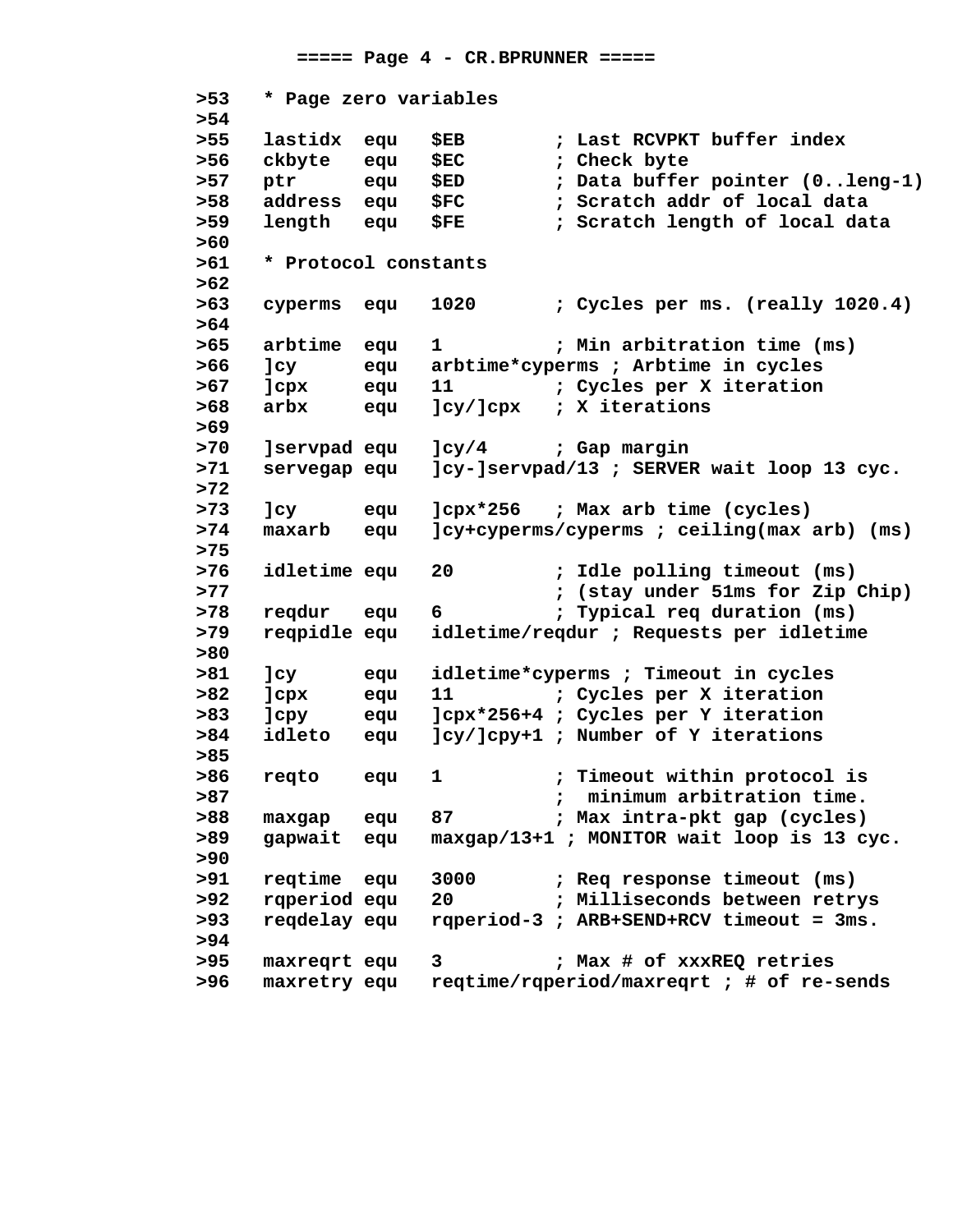| >1<br>***************** Macro definitions *********************<br>>2<br>inc16<br>>3<br>mac<br>inc<br>; Increment 16-bit word.<br>>4<br>11<br>>5<br>do<br>]1+1/\$100<br>; If ]1 is non-page zero<br>>6<br>bne<br>$*+5$<br>$; -$ No carry.<br>>7<br>else<br>; Else if ]1 on page zero<br>>8<br>bne<br>$* + 4$<br>$; -$ No carry.<br>>9<br>fin<br>>10<br>inc<br>$]1 + 1$<br>; Propagate carry.<br>>11<br>eom<br>$>12$<br>$>13$<br>mov16<br>mac<br>$>14$<br>lda<br>11<br>; Move 2 bytes<br>$>15$<br>sta<br>12<br>if<br>$>16$<br>$# = 11$<br>$>17$<br>; high byte of immediate<br>lda<br>11/100<br>>18<br>else<br>>19<br>lda<br>$1 + 11$<br>fin<br>>20<br>>21<br>$1 + 12$<br>sta<br>>22<br>eom<br>$>23$<br>>24<br>delay<br>mac<br>$>25$<br><b>ldx</b><br>; (5 cycles per iteration)<br>#]1/5<br>$>26$<br><b>Jdelay</b><br>dex<br>>27<br>bne<br><b>Jdelay</b><br>>28<br>eom<br>$>29$<br>>30<br>dlyms<br>mac<br>>31<br>ldy<br>#]1<br>; Delay 1ms. per iteration<br>>32<br>delay 1020-4<br>; Cycles per ms. - 4<br>Jdly<br>> 33<br>dey<br>>34<br>]dly<br>bne<br>$>35$<br>eom<br>$>36$<br>$>37$<br>align<br>mac<br>$* - 1 / 11 * 11 + 11 - *$ | 62   | use | <b>NADAMACS</b> |  |
|---------------------------------------------------------------------------------------------------------------------------------------------------------------------------------------------------------------------------------------------------------------------------------------------------------------------------------------------------------------------------------------------------------------------------------------------------------------------------------------------------------------------------------------------------------------------------------------------------------------------------------------------------------------------------------------------------------------------------------------------------------------------------------------------------------------------------------------------------------------------------------------------------------------------------------------------------------------------------------------------------------------------------------------------------------------------------------------------------------------------------------------|------|-----|-----------------|--|
|                                                                                                                                                                                                                                                                                                                                                                                                                                                                                                                                                                                                                                                                                                                                                                                                                                                                                                                                                                                                                                                                                                                                       |      |     |                 |  |
|                                                                                                                                                                                                                                                                                                                                                                                                                                                                                                                                                                                                                                                                                                                                                                                                                                                                                                                                                                                                                                                                                                                                       |      |     |                 |  |
|                                                                                                                                                                                                                                                                                                                                                                                                                                                                                                                                                                                                                                                                                                                                                                                                                                                                                                                                                                                                                                                                                                                                       |      |     |                 |  |
|                                                                                                                                                                                                                                                                                                                                                                                                                                                                                                                                                                                                                                                                                                                                                                                                                                                                                                                                                                                                                                                                                                                                       |      |     |                 |  |
|                                                                                                                                                                                                                                                                                                                                                                                                                                                                                                                                                                                                                                                                                                                                                                                                                                                                                                                                                                                                                                                                                                                                       |      |     |                 |  |
|                                                                                                                                                                                                                                                                                                                                                                                                                                                                                                                                                                                                                                                                                                                                                                                                                                                                                                                                                                                                                                                                                                                                       |      |     |                 |  |
|                                                                                                                                                                                                                                                                                                                                                                                                                                                                                                                                                                                                                                                                                                                                                                                                                                                                                                                                                                                                                                                                                                                                       |      |     |                 |  |
|                                                                                                                                                                                                                                                                                                                                                                                                                                                                                                                                                                                                                                                                                                                                                                                                                                                                                                                                                                                                                                                                                                                                       |      |     |                 |  |
|                                                                                                                                                                                                                                                                                                                                                                                                                                                                                                                                                                                                                                                                                                                                                                                                                                                                                                                                                                                                                                                                                                                                       |      |     |                 |  |
|                                                                                                                                                                                                                                                                                                                                                                                                                                                                                                                                                                                                                                                                                                                                                                                                                                                                                                                                                                                                                                                                                                                                       |      |     |                 |  |
|                                                                                                                                                                                                                                                                                                                                                                                                                                                                                                                                                                                                                                                                                                                                                                                                                                                                                                                                                                                                                                                                                                                                       |      |     |                 |  |
|                                                                                                                                                                                                                                                                                                                                                                                                                                                                                                                                                                                                                                                                                                                                                                                                                                                                                                                                                                                                                                                                                                                                       |      |     |                 |  |
|                                                                                                                                                                                                                                                                                                                                                                                                                                                                                                                                                                                                                                                                                                                                                                                                                                                                                                                                                                                                                                                                                                                                       |      |     |                 |  |
|                                                                                                                                                                                                                                                                                                                                                                                                                                                                                                                                                                                                                                                                                                                                                                                                                                                                                                                                                                                                                                                                                                                                       |      |     |                 |  |
|                                                                                                                                                                                                                                                                                                                                                                                                                                                                                                                                                                                                                                                                                                                                                                                                                                                                                                                                                                                                                                                                                                                                       |      |     |                 |  |
|                                                                                                                                                                                                                                                                                                                                                                                                                                                                                                                                                                                                                                                                                                                                                                                                                                                                                                                                                                                                                                                                                                                                       |      |     |                 |  |
|                                                                                                                                                                                                                                                                                                                                                                                                                                                                                                                                                                                                                                                                                                                                                                                                                                                                                                                                                                                                                                                                                                                                       |      |     |                 |  |
|                                                                                                                                                                                                                                                                                                                                                                                                                                                                                                                                                                                                                                                                                                                                                                                                                                                                                                                                                                                                                                                                                                                                       |      |     |                 |  |
|                                                                                                                                                                                                                                                                                                                                                                                                                                                                                                                                                                                                                                                                                                                                                                                                                                                                                                                                                                                                                                                                                                                                       |      |     |                 |  |
|                                                                                                                                                                                                                                                                                                                                                                                                                                                                                                                                                                                                                                                                                                                                                                                                                                                                                                                                                                                                                                                                                                                                       |      |     |                 |  |
|                                                                                                                                                                                                                                                                                                                                                                                                                                                                                                                                                                                                                                                                                                                                                                                                                                                                                                                                                                                                                                                                                                                                       |      |     |                 |  |
|                                                                                                                                                                                                                                                                                                                                                                                                                                                                                                                                                                                                                                                                                                                                                                                                                                                                                                                                                                                                                                                                                                                                       |      |     |                 |  |
|                                                                                                                                                                                                                                                                                                                                                                                                                                                                                                                                                                                                                                                                                                                                                                                                                                                                                                                                                                                                                                                                                                                                       |      |     |                 |  |
|                                                                                                                                                                                                                                                                                                                                                                                                                                                                                                                                                                                                                                                                                                                                                                                                                                                                                                                                                                                                                                                                                                                                       |      |     |                 |  |
|                                                                                                                                                                                                                                                                                                                                                                                                                                                                                                                                                                                                                                                                                                                                                                                                                                                                                                                                                                                                                                                                                                                                       |      |     |                 |  |
|                                                                                                                                                                                                                                                                                                                                                                                                                                                                                                                                                                                                                                                                                                                                                                                                                                                                                                                                                                                                                                                                                                                                       |      |     |                 |  |
|                                                                                                                                                                                                                                                                                                                                                                                                                                                                                                                                                                                                                                                                                                                                                                                                                                                                                                                                                                                                                                                                                                                                       |      |     |                 |  |
|                                                                                                                                                                                                                                                                                                                                                                                                                                                                                                                                                                                                                                                                                                                                                                                                                                                                                                                                                                                                                                                                                                                                       |      |     |                 |  |
|                                                                                                                                                                                                                                                                                                                                                                                                                                                                                                                                                                                                                                                                                                                                                                                                                                                                                                                                                                                                                                                                                                                                       |      |     |                 |  |
|                                                                                                                                                                                                                                                                                                                                                                                                                                                                                                                                                                                                                                                                                                                                                                                                                                                                                                                                                                                                                                                                                                                                       |      |     |                 |  |
|                                                                                                                                                                                                                                                                                                                                                                                                                                                                                                                                                                                                                                                                                                                                                                                                                                                                                                                                                                                                                                                                                                                                       |      |     |                 |  |
|                                                                                                                                                                                                                                                                                                                                                                                                                                                                                                                                                                                                                                                                                                                                                                                                                                                                                                                                                                                                                                                                                                                                       |      |     |                 |  |
|                                                                                                                                                                                                                                                                                                                                                                                                                                                                                                                                                                                                                                                                                                                                                                                                                                                                                                                                                                                                                                                                                                                                       |      |     |                 |  |
|                                                                                                                                                                                                                                                                                                                                                                                                                                                                                                                                                                                                                                                                                                                                                                                                                                                                                                                                                                                                                                                                                                                                       |      |     |                 |  |
|                                                                                                                                                                                                                                                                                                                                                                                                                                                                                                                                                                                                                                                                                                                                                                                                                                                                                                                                                                                                                                                                                                                                       |      |     |                 |  |
|                                                                                                                                                                                                                                                                                                                                                                                                                                                                                                                                                                                                                                                                                                                                                                                                                                                                                                                                                                                                                                                                                                                                       |      |     |                 |  |
|                                                                                                                                                                                                                                                                                                                                                                                                                                                                                                                                                                                                                                                                                                                                                                                                                                                                                                                                                                                                                                                                                                                                       | > 38 | ds  |                 |  |
| $>39$<br>eom                                                                                                                                                                                                                                                                                                                                                                                                                                                                                                                                                                                                                                                                                                                                                                                                                                                                                                                                                                                                                                                                                                                          |      |     |                 |  |
| >40                                                                                                                                                                                                                                                                                                                                                                                                                                                                                                                                                                                                                                                                                                                                                                                                                                                                                                                                                                                                                                                                                                                                   |      |     |                 |  |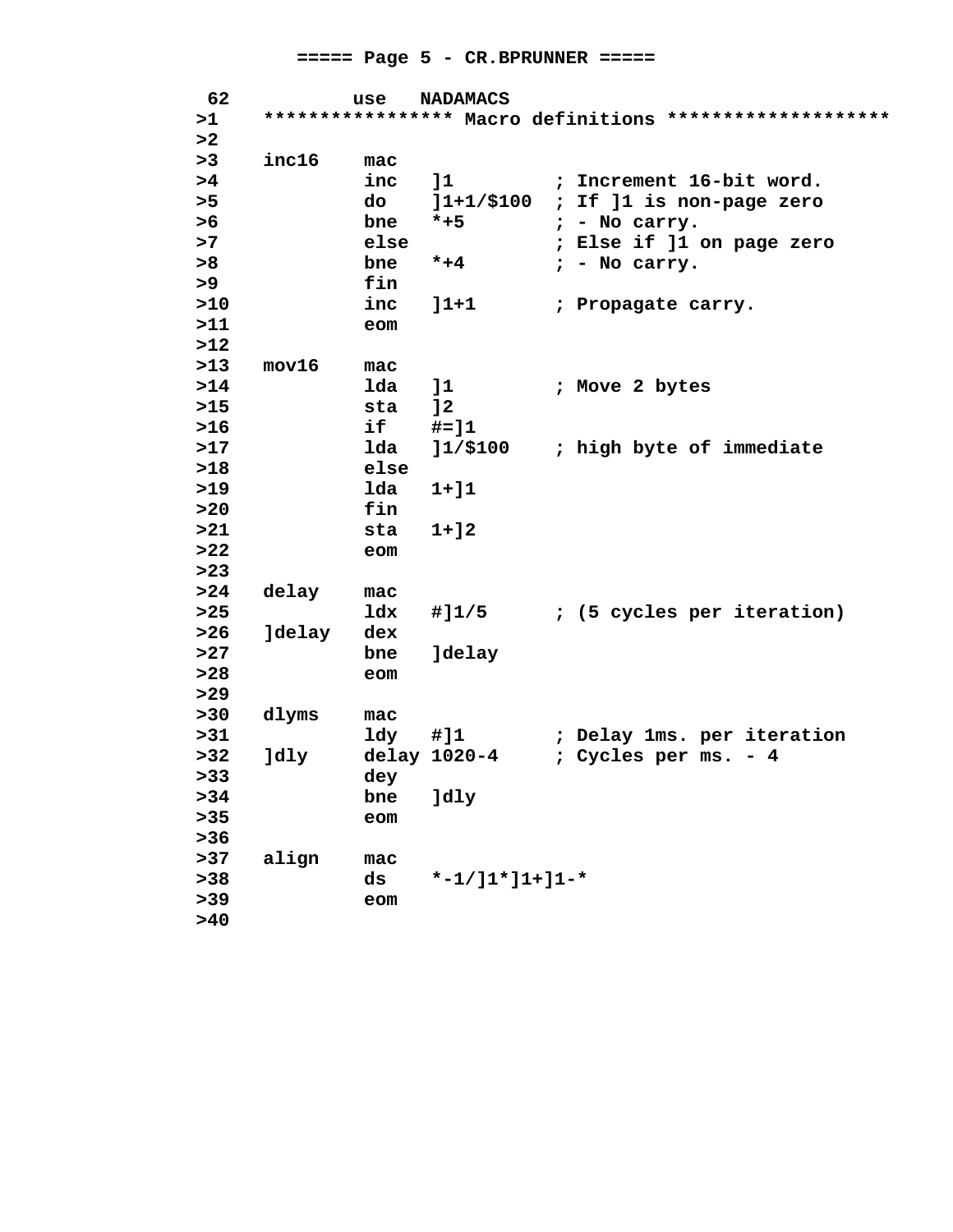## $====$  Page 6 - CR.BPRUNNER =====

|                     |  | 63    | loadpnt equ |      | \$B800       |            | ; Crate start address                                       |         |
|---------------------|--|-------|-------------|------|--------------|------------|-------------------------------------------------------------|---------|
|                     |  | 64    |             | put  | nadauser     |            |                                                             |         |
|                     |  | >1    |             |      |              |            |                                                             |         |
|                     |  | >2    | *           |      |              |            |                                                             | *       |
|                     |  | >3    | $\star$     |      |              |            | NadaNet Definitions for Applications                        | $\star$ |
|                     |  | >4    | *           |      |              |            |                                                             | $\star$ |
|                     |  | >5    | *           |      |              |            | Michael J. Mahon - Oct 14, 2004                             | $\star$ |
|                     |  | >6    | *           |      |              |            | Revised Apr 29, 2010                                        | $\star$ |
|                     |  | >7    | $\star$     |      |              |            |                                                             | $\star$ |
|                     |  | >8    | $\star$     |      |              |            | Copyright (c) 2004, 2008, 2009, 2010                        | $\star$ |
|                     |  | >9    | *           |      |              |            |                                                             | $\star$ |
|                     |  | >10   |             |      |              |            |                                                             |         |
|                     |  | >11   |             |      |              |            |                                                             |         |
|                     |  | $>12$ | version equ |      | \$31         |            | ; NadaNet v3.1                                              |         |
|                     |  | >13   |             |      |              |            |                                                             |         |
|                     |  | >14   |             |      |              |            | ********** Control Packet Definition **********             |         |
|                     |  | $>15$ |             |      |              |            |                                                             |         |
|                     |  | $>16$ |             | dum  | $\mathbf 0$  |            | ; Control packet format:                                    |         |
| 0000:00             |  | >17   | rqmd        | ds   | $\mathbf 1$  |            | Request & Modifier<br>$\ddot{r}$                            |         |
| 0001:00             |  | $>18$ | frmc        | ds   | 1            |            | Complement of sending ID<br>$\ddot{r}$                      |         |
| 0002:00             |  | $>19$ | dst         | ds   | $\mathbf 1$  |            | Destination ID $(0 = \text{bcast})$<br>$\ddot{r}$           |         |
| 0003:00             |  | >20   | frm         | ds   | 1            |            | Sending ID (never 0)<br>$\ddot{r}$                          |         |
| 0004:0000           |  | >21   | adr         | ds   | $\mathbf{2}$ |            | Address field<br>$\ddot{r}$                                 |         |
| 0006: 00 00         |  | >22   | len         | ds   | $\mathbf{2}$ |            | Length field                                                |         |
|                     |  | >23   |             |      |              |            | ==========================                                  |         |
|                     |  | >24   | lenctl      | ds   | 0            |            | ; Length of control packet                                  |         |
|                     |  | $>25$ |             | dend |              |            |                                                             |         |
|                     |  | $>26$ |             |      |              |            |                                                             |         |
|                     |  | >27   |             |      |              |            | * Request codes (upper 5 bits) and modifiers (lower 3 bits) |         |
|                     |  | $>28$ |             |      |              |            |                                                             |         |
|                     |  | >29   | reqfac      | equ  | 8            |            | ; Request code factor (2^3)                                 |         |
|                     |  | >30   | reqmask equ |      |              |            | 256-reqfac ; Request code mask (73)                         |         |
|                     |  | >31   | modmask     | equ  | reqfac-1     |            | ; Modifier code mask (20)                                   |         |
|                     |  | >32   |             |      |              |            |                                                             |         |
|                     |  | > 33  |             | dum  | regfac       |            | ; Request codes (0 invalid):                                |         |
| 0008: 00 00 00 > 34 |  |       | $r$ PEEK    | ds   | regfac       | $\ddot{ }$ | PEEK request                                                |         |
| 0010: 00 00 00 > 35 |  |       | r_POKE      | ds   | reqfac       | $\ddot{ }$ | POKE request                                                |         |
| 0018: 00 00 00 > 36 |  |       | r CALL      | ds   | regfac       | $\ddot{ }$ | CALL request                                                |         |
| 0020: 00 00 00 > 37 |  |       | r PUTMSG ds |      | reqfac       | $\ddot{ }$ | PUTMSG request                                              |         |
| 0028: 00 00 00 > 38 |  |       | r_GETMSG ds |      | regfac       |            | GETMSG request                                              |         |
| 0030: 00 00 00 > 39 |  |       | r_GETID     | ds   | regfac       | $\ddot{ }$ | GETID request                                               |         |
| 0038: 00 00 00 >40  |  |       | $r$ BOOT    | ds   | reqfac       | $\ddot{ }$ | BOOT request                                                |         |
| 0040: 00 00 00 > 41 |  |       | r_BCAST     | ds   | regfac       | $\ddot{ }$ | <b>BCAST</b> request                                        |         |
| 0048: 00 00 00 > 42 |  |       | r_BPOKE     | ds   | reqfac       | $\ddot{ }$ | Broadcast POKE request                                      |         |
| 0050: 00 00 00 > 43 |  |       | r_PKINC     | ds   | reqfac       | $\ddot{ }$ | PEEK & INCrement request                                    |         |
| 0058: 00 00 00 > 44 |  |       | r_PKPOK     | ds   | reqfac       | $\ddot{ }$ | PEEKPOKE request                                            |         |
| 0060: 00 00 00 > 45 |  |       | r_RUN       | ds   | reqfac       | $\ddot{ }$ | RUN request                                                 |         |
| 0068: 00 00 00 > 46 |  |       | r_BRUN      | ds   | regfac       | $\ddot{ }$ | <b>BRUN</b> request                                         |         |
|                     |  | >47   |             |      |              |            | =========================                                   |         |
|                     |  | >48   | maxreq      | ds   | 0            | $\ddot{ }$ | Max request + reqfac                                        |         |
|                     |  | >49   |             | dend |              |            |                                                             |         |
|                     |  | $>50$ |             |      |              |            |                                                             |         |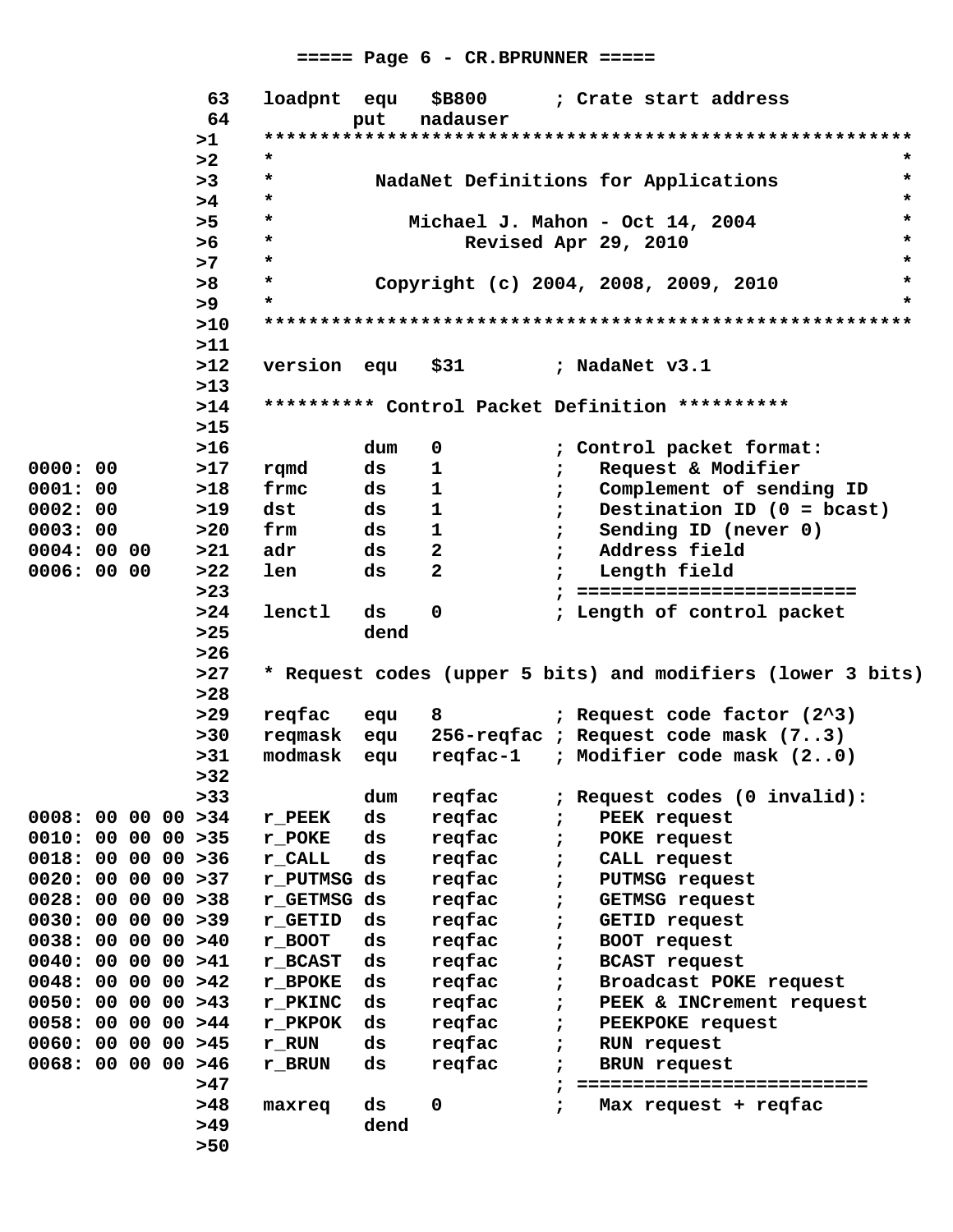|                     |  | >51   |              | dum  | 1            |            | ; Modifier codes (0 invalid):                     |
|---------------------|--|-------|--------------|------|--------------|------------|---------------------------------------------------|
| 0001:00             |  | >52   | rm_REQ       | ds   | $\mathbf{1}$ |            | Request<br>$\ddot{ }$                             |
| 0002:00             |  | $>53$ | rm ACK       | ds   | $\mathbf{1}$ |            | Acknowledge<br>$\ddot{ }$                         |
| 0003:00             |  | >54   | rm_DACK      | ds   | 1            |            | Data Acknowledge<br>$\ddot{ }$                    |
| 0004:00             |  | $>55$ | rm NAK       | ds   | 1            |            | Negative Acknowledge<br>$\ddot{r}$                |
|                     |  | $>56$ |              | dend |              |            |                                                   |
|                     |  | >57   |              |      |              |            |                                                   |
|                     |  | $>58$ |              |      |              |            | ***************** BCAST tags ******************** |
|                     |  | $>59$ | $\star$      |      |              |            | $\star$                                           |
|                     |  | >60   |              |      |              |            | * High byte of BCAST address field. Tags <\$D0 *  |
|                     |  | >61   |              |      |              |            | * can be confused with RAM addresses. (The low *  |
|                     |  |       |              |      |              |            | $\ast$                                            |
|                     |  | >62   | $\star$      |      |              |            | * byte may be an additional specification.)<br>*  |
|                     |  | >63   |              |      |              |            |                                                   |
|                     |  | >64   |              |      |              |            |                                                   |
|                     |  | >65   |              |      |              |            |                                                   |
|                     |  | $>66$ | t_BASIC equ  |      | <b>\$E0</b>  |            | ; Applesoft BASIC program                         |
|                     |  | >67   | t_SYNTH equ  |      | <b>\$F0</b>  |            | ; Crate SYNTH program                             |
|                     |  | >68   | t_VOICE equ  |      | \$F1         |            | ; Crate SYNTH voice                               |
|                     |  | $>69$ |              |      |              |            |                                                   |
|                     |  | >70   |              |      |              |            | ************ NadaNet Page 3 Vector *************  |
|                     |  | >71   |              |      |              |            |                                                   |
|                     |  | $>72$ |              | dum  | \$3CC        |            | ; Fixed memory vector                             |
| 03CC: 00            |  | >73   | bootself db  |      | $\mathbf{0}$ |            | ; Machine ID from BOOT                            |
| 03CD: 4C 00 00 >74  |  |       | warmstrt jmp |      | $0*0$        |            | ; Warm start SERVE loop entry                     |
|                     |  | >75   | nadapage equ |      | $* - 1$      |            | ; NADANET load page                               |
|                     |  | $>76$ |              | dend |              |            |                                                   |
|                     |  | >77   |              |      |              |            |                                                   |
|                     |  | >78   |              |      |              |            | **************** Entry points *****************   |
|                     |  | $>79$ |              |      |              |            |                                                   |
|                     |  | > 80  |              | dum  | loadpnt      |            | ; NadaNet load address                            |
|                     |  | > 81  |              |      |              |            |                                                   |
| B800: 20 00 B8 >82  |  |       | entry        | jsr  | $\star$      |            | ; BOOT entry: init and                            |
| B803: 20 03 B8 >83  |  |       | servelp      | jsr  | $\star$      | $\ddot{ }$ | Run request server                                |
| B806: 4C 03 B8 >84  |  |       |              | jmp  | servelp      |            | forever                                           |
| B809: 4C 09 B8 >85  |  |       | init         | jmp  | *            |            | Initialize and return                             |
| B80C: 4C 0C B8 >86  |  |       | serve        | jmp  | *            | ;<br>;     | Run regest server                                 |
| B80F: 4C OF B8 >87  |  |       | peek         |      | *            |            | Peek/Poke 'sbuf+dst' for                          |
| B812: 4C 12 B8 >88  |  |       |              | jmp  | *            |            |                                                   |
|                     |  |       | poke         | jmp  | *            |            | 'sbuf+len' bytes at 'sbuf+adr'                    |
| B815: 4C 15 B8 >89  |  |       | call         | jmp  |              |            | Call 'sbuf+dst' at 'sbuf+adr'                     |
| B818: 4C 18 B8 > 90 |  |       | putmsg       | jmp  | *            |            | Put message to server                             |
| B81B: 4C 1B B8 >91  |  |       | getmsg       | jmp  | *            |            | Get message from server                           |
| B81E: 4C 1E B8 > 92 |  |       | bcast        | jmp  | *            |            | Broadcast data                                    |
| B821: 4C 21 B8 >93  |  |       | bpoke        | jmp  | *            |            | Broadcast 2-byte POKE                             |
| B824: 4C 24 B8 >94  |  |       | peekinc      | jmp  | *            |            | PEEK & INC 2-byte val                             |
| B827: 4C 27 B8 >95  |  |       | peekpoke     | jmp  | *            |            | PEEKPOKE 2-byte val                               |
| B82A: 4C 2A B8 >96  |  |       | run          | jmp  | *            |            | RUN Applseoft prog                                |
| B82D: 4C 2D B8 > 97 |  |       | brun         | jmp  | *            |            | BRUN M/L prog                                     |
| B830: 4C 30 B8 >98  |  |       | rcvctl       | jmp  | *            |            | Receive control pkt                               |
| B833: 4C 33 B8 >99  |  |       | rcvptr       | jmp  | *            |            | Receive to 'ptr'                                  |
| B836: 4C 36 B8 >100 |  |       | rarl=>al     | jmp  | *            |            | Rbuf adr, len=>address, length                    |
| B839: 4C 39 B8 >101 |  |       | rcvlong      | jmp  | *            |            | Receive long data                                 |
|                     |  |       |              |      |              |            |                                                   |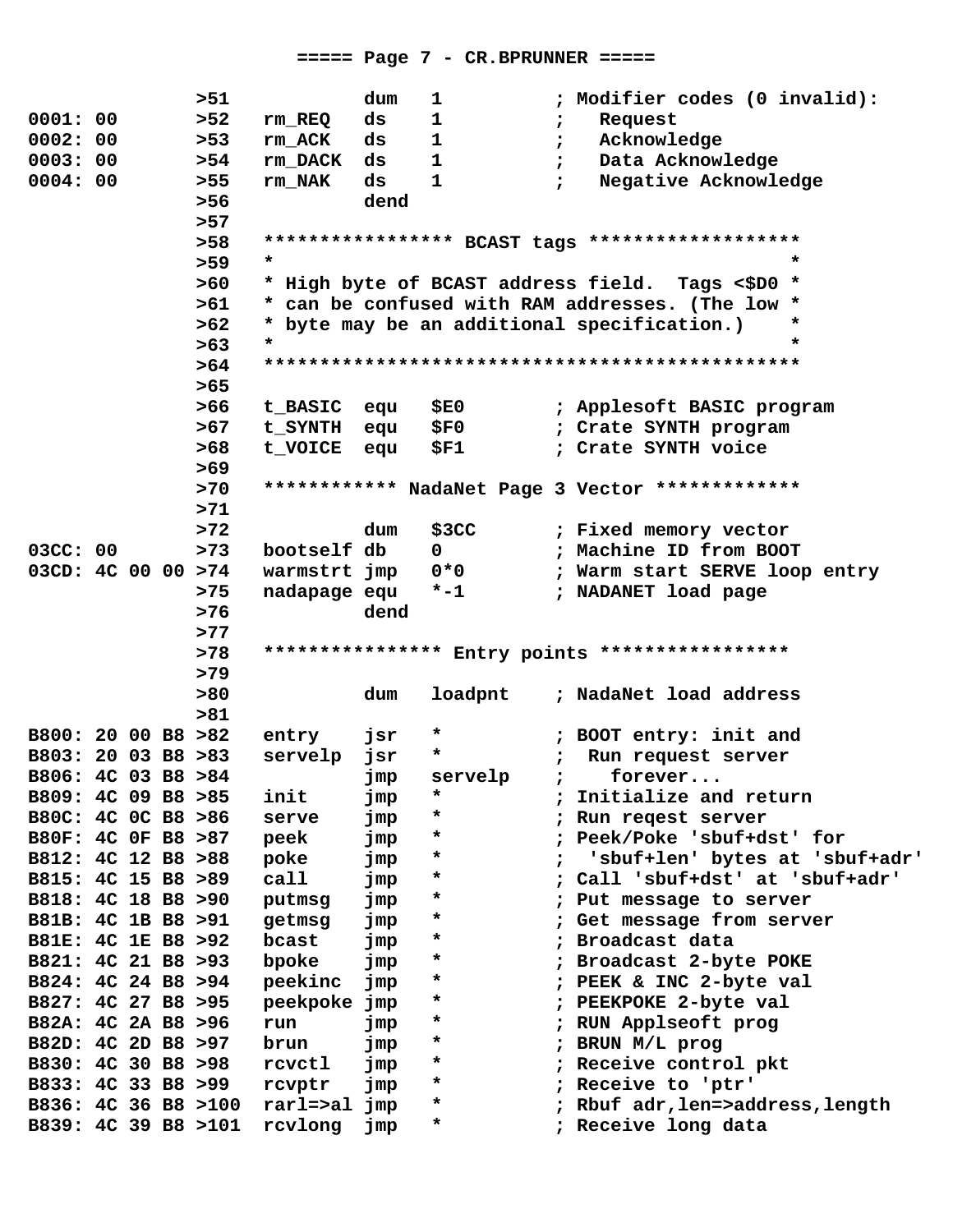## **===== Page 8 - CR.BPRUNNER =====**

|                     |    |  | >103     |             |      |             | ********** Parameters and variables ************        |
|---------------------|----|--|----------|-------------|------|-------------|---------------------------------------------------------|
|                     |    |  | >104     |             |      |             |                                                         |
| B83C: 00            |    |  | >105     | self        | db   | $\Omega$    | ; Our own machine ID                                    |
| B83D: 00 00 00 >106 |    |  |          | sbuf        | ds   | lenctl      | ; Control pkt send buffer                               |
| B845: 00 00         |    |  | 00 > 107 | rbuf        | ds   | lenctl      | ; Control pkt receive buffer                            |
| B84D: 00 00         |    |  | >108     | locaddr     | dw   | 0           | ; Local address of req data                             |
| <b>B84F: 00</b>     |    |  | >109     | retrylim db |      | 0           | ; Limit of REQUEST resends                              |
| B850: 00            |    |  | >110     | servecnt db |      | 0           | ; SERVE iterations (0=256)                              |
|                     |    |  | >111     |             |      |             |                                                         |
|                     |    |  | >112     | parmsiz equ |      | *-self      | ; Size of parameter area                                |
|                     |    |  | >113     |             |      |             |                                                         |
|                     |    |  | >114     |             |      |             | ************ Counters and Version **************        |
|                     |    |  | >115     |             |      |             |                                                         |
| B851: 00            |    |  | >116     | arbxv       | db   | $\mathbf 0$ | ; Arbitrate X iters (modified)                          |
| B852:               | 00 |  | >117     | tolim       | db   | $\mathbf 0$ | ; RCVPKT timeout limit                                  |
| B853: 08            |    |  | >118     | reqctr      | db   | 8           | ; SERVER request counter                                |
| B854:               | 00 |  | >119     | reqretry db |      | 0           | ; xxxREQ retries remaining                              |
| B855: 00            |    |  | >120     | retrycnt db |      | 0           | ; REQUEST resend count                                  |
| B856: 00 00         |    |  | >121     | errprot     | dw   | 0           | ; Protocol error count                                  |
| B858: 00 00         |    |  | >122     | ckerr       | dw   | $\Omega$    | ; Checksum error count                                  |
| B85A: 00 00         |    |  | >123     | frmcerr     | dw   | $\Omega$    | ; 'frmc' collision errors                               |
| B85C: 31            |    |  | >124     | nadaver     | db   | version     | ; NadaNet version                                       |
|                     |    |  | >125     |             |      |             |                                                         |
|                     |    |  | >126     |             |      |             | * Table of allocated machine IDs (allocated = non-zero) |
|                     |    |  | >127     | *           |      |             | (Only present in "master" machines)                     |
|                     |    |  | >128     |             |      |             |                                                         |
|                     |    |  | >129     | maxid       | equ  | 31          | ; Maximum number of machines                            |
|                     |    |  | >130     |             |      |             |                                                         |
| <b>B85D: 1F</b>     |    |  | >131     | idtable     | db   | maxid       | ; Table of machine attributes                           |
| B85E: 00 00 00 >132 |    |  |          |             | ds   | maxid       | ; Rest of ID table (=0)                                 |
|                     |    |  | >133     |             |      |             |                                                         |
|                     |    |  | >134     |             | dend |             |                                                         |
|                     |    |  |          |             |      |             |                                                         |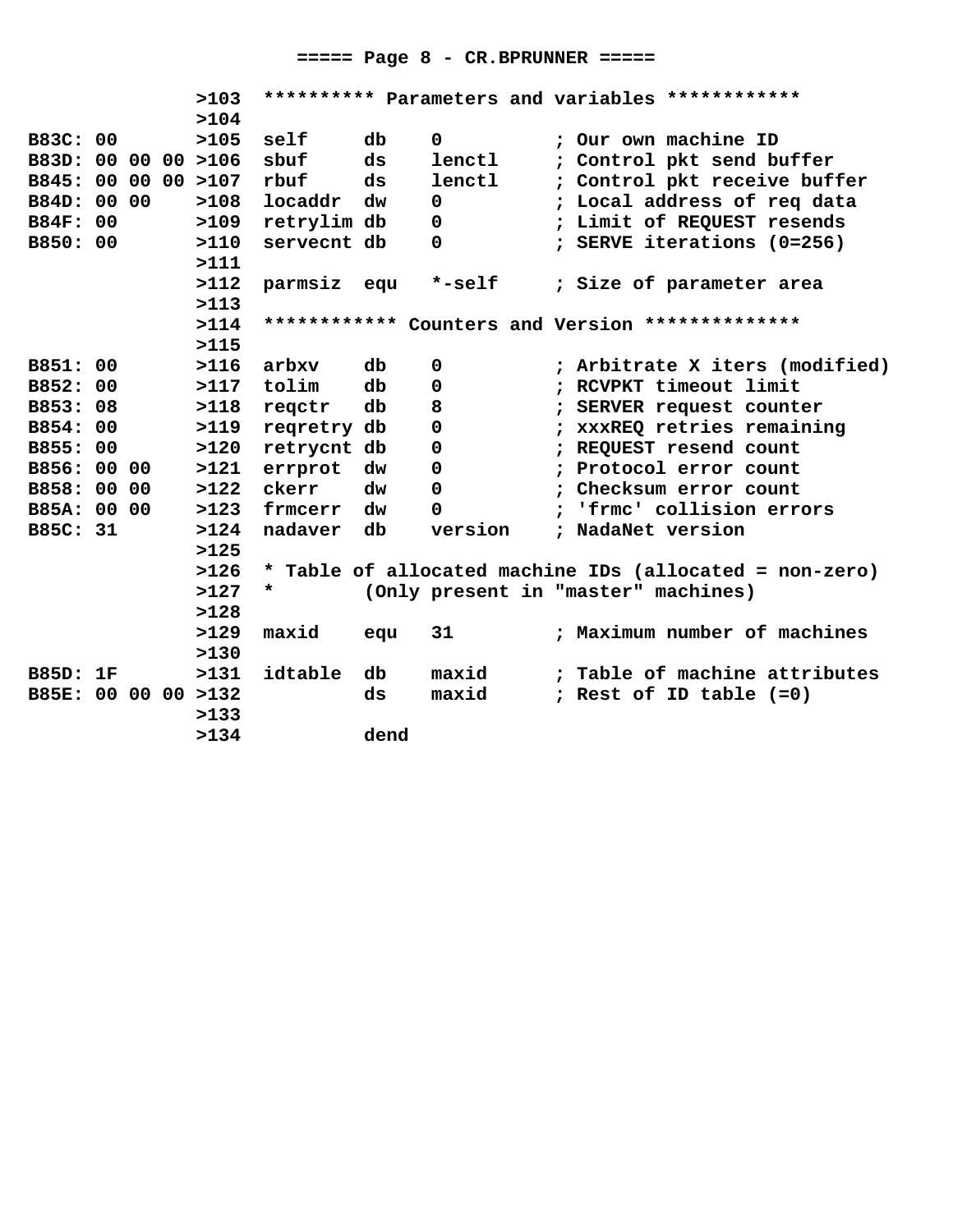|                |  | 66  |              |              |                                                                 |
|----------------|--|-----|--------------|--------------|-----------------------------------------------------------------|
|                |  | 67  | *            |              |                                                                 |
|                |  | 68  | $\star$      |              | $\star$<br><b>CRATE.BPRUNNER</b>                                |
|                |  | 69  | $\star$      |              | $\star$                                                         |
|                |  | 70  |              |              |                                                                 |
|                |  | 71  |              |              |                                                                 |
| 0200: A0 00    |  | 72  | BPRUNNER 1dy |              | #0<br>; Print the "Awaiting prog"                               |
| 0202: B9 C0 02 |  | 73  | :msglp       | lda          | wtmsg,y<br>message.<br>$\ddot{z}$                               |
| 0205: 20 ED FD |  | 74  |              | jsr          | <b>COUT</b>                                                     |
| 0208: C8       |  | 75  |              | iny          |                                                                 |
| 0209: CO 21    |  | 76  |              | cpy          | #]wtlen                                                         |
| 020B: 90 F5    |  | 77  |              | bcc          | :msglp                                                          |
|                |  | 78  |              |              | mov16 #: resume; KSW ; Set to get control                       |
| 020D: A9 18    |  | 78  |              | lda          | #:resume ; Move 2 bytes                                         |
| 020F: 85 38    |  | 78  |              | sta          | <b>KSW</b>                                                      |
| 0211: A9 02    |  | 78  |              | lda          | #:resume/\$100 ; high byte of immediate                         |
| 0213: 85 39    |  | 78  |              | sta          | 1+KSW                                                           |
|                |  | 78  |              | eom          |                                                                 |
| 0215: 4C 00 E0 |  | 79  |              | jmp          | ; after coldstart.<br><b>COLDSTRT</b>                           |
|                |  | 80  | :resume      |              | mov16 #warmstrt; KSW ; First input ends prog.                   |
| 0218: A9 CD    |  | 80  |              | lda          | #warmstrt ; Move 2 bytes                                        |
| 021A: 85 38    |  | 80  |              | sta          | <b>KSW</b>                                                      |
| 021C: A9 03    |  | 80  |              | lda          | #warmstrt/\$100 ; high byte of immediate                        |
| 021E: 85 39    |  | 80  |              | sta          | $1+KSW$                                                         |
|                |  | 80  |              | eom          |                                                                 |
| 0220: AD CF 03 |  | 81  |              | lda          | nadapage<br>; Set HIMEM                                         |
| 0223: 85 74    |  | 82  |              | sta          | <b>HIMEM+1</b><br>and FRETOP to<br>$\ddot{z}$                   |
| 0225: 85 70    |  | 83  |              | sta          | <b>FRETOP+1</b><br>NadaNet load page.<br>$\ddot{z}$             |
| 0227: A900     |  | 84  |              | lda          | ; Clear the<br>#0                                               |
| 0229: 85 D8    |  | 85  |              | sta          | <b>ONERR</b><br>ONERR flag.                                     |
| 022B: 20 OC B8 |  | 86  | :restart jsr |              | $\ddot{z}$<br>; Serve requests                                  |
| 022E: AD 45 B8 |  | 87  |              | lda          | serve<br>rbuf+rqmd ; Is it a BCAST request?                     |
| 0231: C9 41    |  | 88  |              |              | #r BCAST+rm REQ                                                 |
| 0233: DO F6    |  | 89  |              | cmp<br>bne   | :restart                                                        |
| 0235: EE 45 B8 |  | 90  |              |              | ; -No, serve again.                                             |
| 0238: A5 FD    |  | 91  |              | inc<br>lda   | $rbuf+rqmd$ ; -Yes, just once!<br>address+1 ; Is hi byte of tag |
|                |  |     |              |              | #t BASIC $;$ = BASIC prog?                                      |
| 023A: C9 E0    |  | 92  |              | cmp          |                                                                 |
| 023C: DO ED    |  | 93  |              | bne          | ; -No, not our BCAST!<br>:restart                               |
|                |  | 94  |              |              | mov16 #\$801;address ; Set address to \$801                     |
| 023E: A9 01    |  | 94  |              | lda          | #\$801<br>; Move 2 bytes                                        |
| 0240: 85 FC    |  | 94  |              | sta          | address                                                         |
| 0242: A9 08    |  | 94  |              | lda          | #\$801/\$100 ; high byte of immediate                           |
| 0244: 85 FD    |  | 94  |              | sta          | 1+address                                                       |
|                |  | 94  |              | eom          |                                                                 |
| 0246: 20 39 B8 |  | 95  |              | jsr          | rcvlong<br>; Read the program.                                  |
| 0249: BO EO    |  | 96  |              | $_{\rm bcs}$ | ; -error, start over.<br>:restart                               |
| 024B: A5 67    |  | 97  |              | lda          | <b>PSTART</b><br>; Set up PROGEND                               |
| 024D: 6D 4B B8 |  | 98  |              | adc          | rbuf+len<br>and VARTAB to<br>$\ddot{z}$                         |
| 0250: 85 AF    |  | 99  |              | sta          | ; end of program.<br>PROGEND                                    |
| 0252: 85 69    |  | 100 |              | sta          | <b>VARTAB</b>                                                   |
| 0254: A568     |  | 101 |              | lda          | PSTART+1                                                        |
| 0256: 6D 4C B8 |  | 102 |              | adc          | rbuf+len+1                                                      |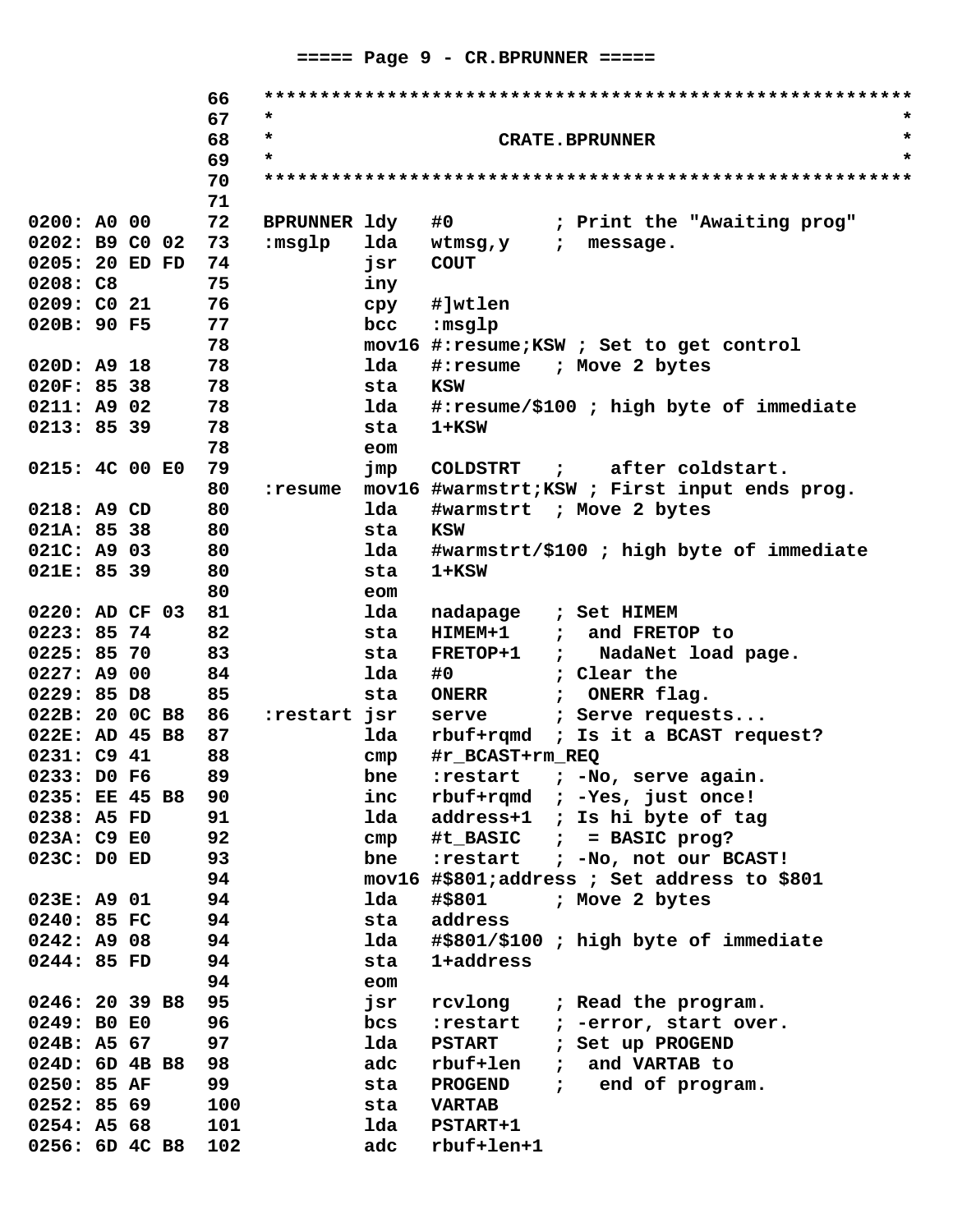$====$  Page 10 - CR.BPRUNNER =====  $0259:85B0$ 103 PROGEND+1 sta 025B: 85 6A 104 sta VARTAB+1 025D: 4C 66 D5 105 RUNPROG ; RUN the Applesoft prog. jmp 106 107 err  $*-1$ /\$280 ; BPRUN & POKES IDTBL 0260: 00 00 00 108  $$2C0-*$  ; into  $$280..$2BF.$ ds 109 110 \* BPRUNNER message 111 02C0: C1 F7 E1 112 wtmsg asc "Awaiting broadcast BASIC program", 8D 113 ]wtlen equ \*-wtmsg ; Length of msg. 114 115 align 256 ; Align to page boundary 02E1: 00 00 00  $* -1/256 * 256 + 256 - *$ 115 ds 115 eom 116 endcode equ  $\star$ err \*-1/\$300 ; Can't exceed \$300 117 --End assembly, 256 bytes, Errors: 0 Symbol table - alphabetical order: דדעם כ  $=$ <FF34 ? RDRIINNER=<br/><br/>000  $COT$  Deter- $\epsilon$ F000  $COTT$  $-$ *c* conco

|    | BELL                  | =5FFJA       | r           | BPRUNNER=ŞUZUU   |                |              | COTDRIKI=2E000  |             |             | COUT.           | =ລະກະກ    |
|----|-----------------------|--------------|-------------|------------------|----------------|--------------|-----------------|-------------|-------------|-----------------|-----------|
| ?  | <b>CROUT1</b>         | $=$ $$FD8B$  | 2           | <b>CSW</b>       | $= $36$        | ?            | FIXLINKS=\$D4F2 |             |             | <b>FRETOP</b>   | $=$ \$6F  |
|    | <b>HIMEM</b>          | $= $73$      | 5           | <b>HOME</b>      | $=$ \$FC58     |              | <b>KSW</b>      | $= $38$     |             | <b>ONERR</b>    | $= $DS$   |
| ?  | PRBL <sub>2</sub>     | $=$ $$$ F94A | 2           | <b>PRBYTE</b>    | <b>=\$FDDA</b> | ?            | <b>PREAD</b>    | $=$ $SFB1E$ |             | <b>PROGEND</b>  | $=$ $SAF$ |
|    | <b>PSTART</b>         | $= $67$      | 2           | <b>PWREDUP</b>   | $= $03F4$      | S.           | ROMboot         | $= $00$     |             | <b>RUNPROG</b>  | $= $D566$ |
| 2  | <b>SOFTEV</b>         | $= $03F2$    |             | <b>VARTAB</b>    | $= $69$        | 5.           | <b>VBL</b>      | $= $C019$   | v           | ]cpx            | $= $0B$   |
| v  | ]cpy                  | $= $0B04$    | $\mathbf v$ | ]cy              | $= $4FBO$      | v            | ]servpad=\$FF   |             | $\mathbf v$ | <b>Jwtlen</b>   | $= $21$   |
|    | address               | $=$ $$FC$    | 2           | adr              | $= $04$        | MD           | align           | $= $8000$   |             | an <sub>0</sub> | $= $C058$ |
|    | an1                   | $=$ \$C05A   | 2           | an2              | $=$ \$C05C     | 5            | an <sub>3</sub> | $= $C05E$   |             | $arbtime = $01$ |           |
| ?  | arbx                  | $= $5C$      | ė.          | arbxv            | $= $B851$      | P.           | bcast           | $= $B81E$   | 2           | bootself=\$03CC |           |
| ?  | bpoke                 | $= $B821$    | 2           | brun             | $= $B82D$      | ?            | call            | $= $B815$   | ?           | ckbyte          | $=$ $$EC$ |
| 7  | ckerr                 | $= $B858$    | 2           | crate            | $= $01$        |              | cyperms         | $= $03FC$   |             | MD?delay        | $= $8000$ |
|    | MD?dlyms              | $= $8000$    | 2           | dos              | $= $00$        | خ.           | drecv           | $= $C062$   | 2           | dsend           | $= $C05A$ |
|    | dsk6off               | $= $C0E8$    | 2           | dst              | $= $02$        | 5            | endcode         | $= $0300$   | 2           | enhboot         | $= $00$   |
| 2  | entry                 | $= $B800$    | 2           | errprot          | $= $B856$      | 2            | frm             | $= $03$     | 2           | frmc            | $= $01$   |
| 2  | frmcerr               | $=$ $$B85A$  | 2           | gapwait $= $07$  |                | b.           | getmsg          | $= $B81B$   |             | idletime=\$14   |           |
| ?  | idleto                | $= $08$      | 2           | idtable = \$B85D |                |              | MD?inc16        | $= $8000$   | 5           | init            | $= $B809$ |
| ?  | kbstrobe=\$C010       |              | 2           | keybd            | $= $C000$      | ?            | lastidx         | $=$ $$EB$   |             | len             | $= $06$   |
|    | lenctl                | $= $08$      | 2           | length           | $=$ $SFE$      |              | loadpnt         | $= $B800$   | 5           | locaddr         | $= $B84D$ |
| 2  | master                | $= $00$      | ė.          | maxarb           | $= $03$        |              | maxgap          | $= $57$     |             | maxid           | $= $1F$   |
| ?  | maxreq                | $= $70$      |             | maxreqrt=\$03    |                | $\mathbf{P}$ | maxretry=\$32   |             | 2           | modmask         | $= $07$   |
| MD | mov16                 | $= $8000$    | P.          | mserve           | $= $00$        |              | nadapage=\$03CF |             | 2           | nadaver         | $=\$B85C$ |
| ?  | parmsiz               | $= $15$      |             | pb <sub>0</sub>  | $= $C061$      |              | pb1             | $= $C062$   | 5           | pb <sub>2</sub> | $= $C063$ |
| ?  | peek                  | $= $B80F$    | 2           | peekinc          | $= $B824$      | 5            | peekpoke=\$B827 |             | P.          | poke            | $= $B812$ |
| 2  | ptr                   | $= $ED$      | 2           | ptrig            | $= $C070$      | 2            | putmsg          | $= $B818$   |             | r BCAST         | $= $40$   |
| 2  | $r$ <sub>_</sub> BOOT | $= $38$      | 2           | $r$ BPOKE = \$48 |                | 5            | r BRUN          | $= $68$     | 2           | r CALL          | $= $18$   |
| ?  | r GETID               | $= $30$      | د.          | r GETMSG=\$28    |                | 5.           | r PEEK          | $= $08$     | خ.          | r PKINC         | $= $50$   |
| ?  | r PKPOK               | $= $58$      | 5           | r POKE           | $= $10$        | 5.           | r PUTMSG=\$20   |             | 5           | r RUN           | $= $60$   |
|    |                       |              |             |                  |                |              |                 |             |             |                 |           |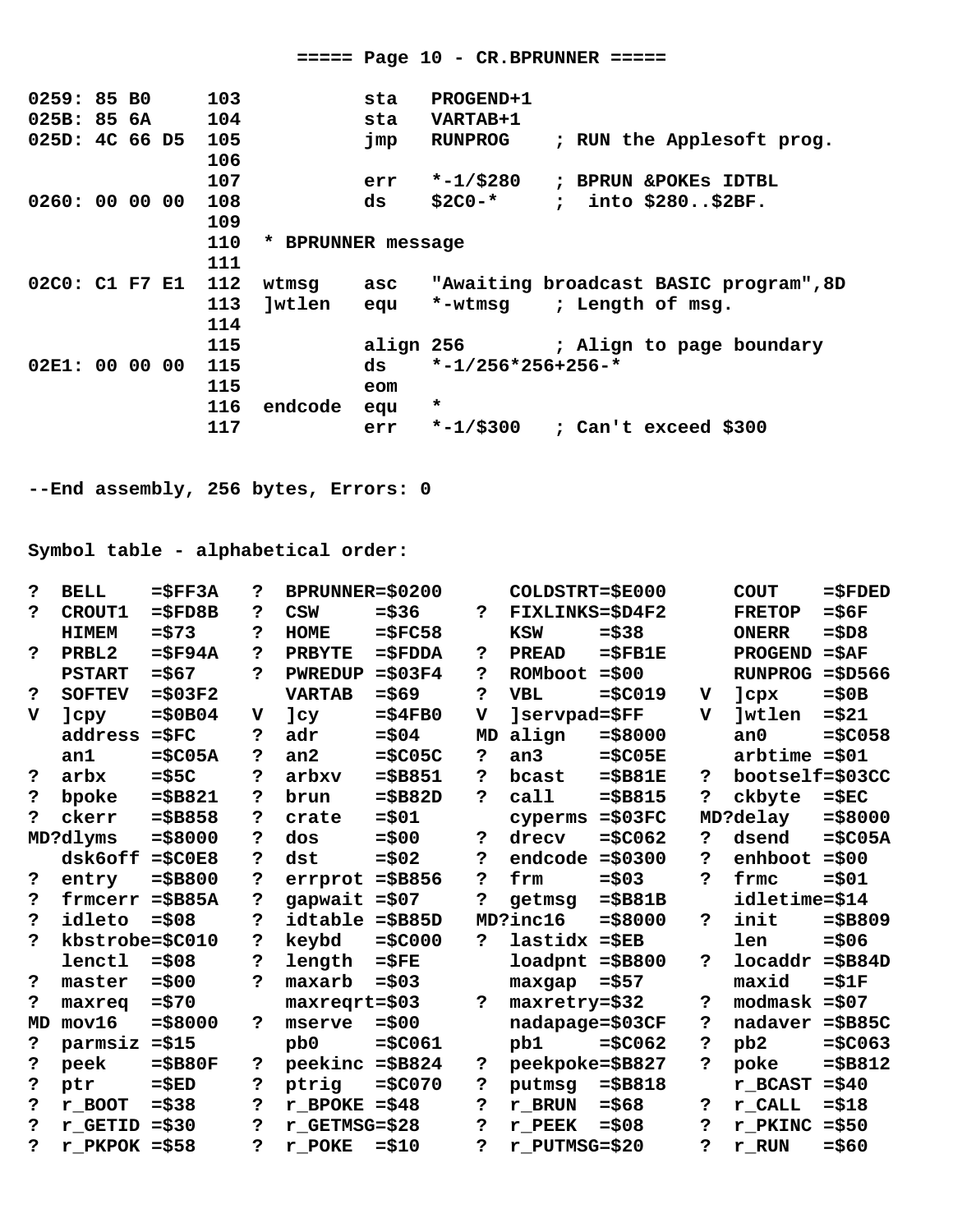#### $====$  Page 11 - CR.BPRUNNER =====

| ?            | $r$ arl=>al=\$B836 |            |   | rbuf            | $= $B845$   | ? | rcvctl            | $=$ SB830 |   | $rcvlong = $B839$  |           |
|--------------|--------------------|------------|---|-----------------|-------------|---|-------------------|-----------|---|--------------------|-----------|
|              | rcvptr             | $=$ \$B833 | ? | regctr          | $= $B853$   | 2 | regdelay=\$11     |           |   | regdur             | $=$ \$06  |
|              | regfac             | $=$ \$08   | ? | reqmask $= $F8$ |             | ? | $reqpidle = $03$  |           | ? | regretry=\$B854    |           |
|              | regtime            | $= $0BB8$  | ? | reato           | $=$ \$01    | ? | retrycnt=\$B855   |           | ? | retrylim=\$B84F    |           |
|              | rm ACK             | $=$ \$02   | ? | $rm$ DACK =\$03 |             | ? | rm NAK            | $=$ \$04  |   | rm REO             | $= $01$   |
|              | rqmd               | $= $00$    |   | rqperiod=\$14   |             | ? | run               | $= $B82A$ | ? | sbuf               | $=\$B83D$ |
|              | self               | $= $B83C$  |   | serve           | $=$ \$B80C  | ? | servecnt=\$B850   |           | ? | $s$ ervegap= $$3A$ |           |
|              | servelp            | $= $B803$  | 2 | spkr            | $= $C030$   |   | $t$ BASIC = $$E0$ |           | ? | $t$ SYNTH = $$F0$  |           |
| $\mathbf{P}$ | t VOICE            | $=$ $SF1$  | ? | tolim           | $= $B852$   |   | $version = $31$   |           |   | warmstrt=\$03CD    |           |
|              | wtmsg              | $= $02C0$  | ? | zipslow         | $=$ $$C0E8$ |   |                   |           |   |                    |           |

# Symbol table - numerical order:

| 2            | master          | $= $00$      | 5                       | dos               | $=$ \$00    | 2                       | mserve             | $= $00$     | 2  | $ROMboot = $00$   |                    |
|--------------|-----------------|--------------|-------------------------|-------------------|-------------|-------------------------|--------------------|-------------|----|-------------------|--------------------|
| 5            | enhboot         | $= $00$      |                         | rqmd              | $= $00$     | P.                      | crate              | $= $01$     |    | $arbtime = $01$   |                    |
| 2            | regto           | $= $01$      | 5                       | frmc              | $= $01$     |                         | rm REQ             | $= $01$     | 5. | dst               | $= $02$            |
| 5            | rm ACK          | $= $02$      | د.                      | maxarb            | $= $03$     | خ.                      | $reqpidle = $03$   |             |    | $maxeqrt = $03$   |                    |
| P.           | frm             | $= $03$      | b.                      | $rm$ DACK =\$03   |             | ?                       | adr                | $= $04$     | 5  | rm NAK            | $=$ \$04           |
|              | regdur          | $= $06$      |                         | len               | $= $06$     | b.                      | gapwait $= $07$    |             | 5  | $modmask = $07$   |                    |
| 2            | idleto          | $= $08$      |                         | lenctl            | $= $08$     |                         | regfac             | $= $08$     | 2  | r PEEK            | $= $08$            |
| v            | ]cpx            | $= $0B$      | ?                       | r POKE            | $= $10$     | Ś.                      | regdelay=\$11      |             |    | idletime=\$14     |                    |
|              | rqperiod=\$14   |              | Ś.                      | parmsiz           | $= $15$     | Ś.                      | $r$ CALL           | $= $18$     |    | maxid             | $= $1F$            |
| <sup>2</sup> | r PUTMSG=\$20   |              | $\overline{\mathbf{v}}$ | <b>Jwtlen</b>     | $= $21$     | ?                       | r GETMSG=\$28      |             | 2  | r GETID           | $= $30$            |
|              | $version = $31$ |              | 5                       | maxretry=\$32     |             | د.                      | CSW                | $=$ \$36    |    | <b>KSW</b>        | $= $38$            |
| ?            | r BOOT          | $= $38$      | P.                      | servegap=\$3A     |             |                         | $r$ BCAST = \$40   |             | Ś. | $r$ _BPOKE        | $= $48$            |
| 5            | r PKINC         | $= $50$      |                         | maxgap            | $= $57$     | Ś.                      | $r$ PKPOK = \$58   |             | 5. | arbx              | $= $5C$            |
| 2            | r RUN           | $= $60$      |                         | <b>PSTART</b>     | $= $67$     | ?                       | r BRUN             | $= $68$     |    | <b>VARTAB</b>     | $= $69$            |
|              | <b>FRETOP</b>   | $=$ \$6F     | 5                       | maxreq            | $= $70$     |                         | <b>HIMEM</b>       | $= $73$     |    | <b>PROGEND</b>    | $= $AF$            |
|              | <b>ONERR</b>    | $= $DS$      |                         | t BASIC           | $= $E0$     | Ś.                      | $lastidx =$ $SEB$  |             | Ś. | ckbyte            | $=\$EC$            |
| <sup>2</sup> | ptr             | $=\$ED$      | $\mathbf{P}$            | $t$ SYNTH = $$F0$ |             | Ś.                      | $t$ VOICE = $$F1$  |             | 5. | $reqmask = $F8$   |                    |
|              | address         | $=$ $$FC$    | 5.                      | length            | $=$ $SFE$   | $\overline{\mathbf{v}}$ | ]servpad=\$FF      |             | ė. | BPRUNNER=\$0200   |                    |
|              | wtmsg           | $= $02C0$    | 2                       | $endcode = $0300$ |             | S.                      | bootself=\$03CC    |             |    | warmstrt=\$03CD   |                    |
|              | nadapage=\$03CF |              | P.                      | <b>SOFTEV</b>     | $= $03F2$   | P.                      | <b>PWREDUP</b>     | $= $03F4$   |    | cyperms           | $= $03FC$          |
| $\mathbf v$  | <b>]cpy</b>     | $= $0B04$    |                         | regtime           | $= $0BB8$   | v                       | Jcy                | $= $4FBO$   |    | MD align          | $= $8000$          |
|              | MD?dlyms        | $= $8000$    |                         | MD?delay          | $= $8000$   | MD                      | mov16              | $= $8000$   |    | MD?inc16          | $= $8000$          |
|              | loadpnt         | $= $B800$    | Ś.                      | entry             | $= $B800$   |                         | servelp            | $= $B803$   | ?  | init              | $= $B809$          |
|              | serve           | $= $B80C$    | 5.                      | peek              | $= $B80F$   | خ.                      | poke               | $= $B812$   | 5. | cal1              | $= $B815$          |
| 5            | putmsg          | $= $B818$    | 5.                      | getmsg            | $= $B81B$   | S.                      | bcast              | $= $B81E$   | 5. | bpoke             | $= $B821$          |
| ?            | peekinc =\$B824 |              | د.                      | peekpoke=\$B827   |             | د.                      | run                | $= $B82A$   | ė. | brun              | $= $B82D$          |
| 2            | rcvctl          | $= $B830$    | 5                       | rcvptr            | $= $B833$   | b.                      | $r$ arl=>al=\$B836 |             |    | rcvlong           | $= $B839$          |
|              | self            | $= $B83C$    | د.                      | sbuf              | $= $B83D$   |                         | rbuf               | $= $B845$   | ?  | locaddr           | $=\$B84D$          |
| ?            | retrylim=\$B84F |              | د.                      | servecnt=\$B850   |             | Ś.                      | arbxv              | $= $B851$   | 5  | tolim             | $= $B852$          |
| Ś.           | reqctr          | $= $B853$    | $\ddot{\mathbf{c}}$     | regretry=\$B854   |             | Ś.                      | retrycnt=\$B855    |             | 5. | errprot           | $= $B856$          |
| ?            | ckerr           | $= $B858$    | د.                      | frmcerr =\$B85A   |             | Ś.                      | nadaver = \$B85C   |             | 5. | idtable           | $=\$B85D$          |
| 5            | keybd           | $= $C000$    | P.                      | kbstrobe=\$C010   |             | S.                      | <b>VBL</b>         | $= $C019$   | 5. | spkr              | $= $C030$          |
|              | an <sub>0</sub> | $= $C058$    |                         | an1               | $= $C05A$   | P.                      | dsend              | $= $C05A$   | 5  | an <sub>2</sub>   | $= $C05C$          |
| Ś.           | an <sub>3</sub> | $=$ \$C05E   |                         | pb <sub>0</sub>   | $= $C061$   |                         | pb1                | $= $C062$   | Ċ. | drecv             | $= $C062$          |
| Ś.           | pb <sub>2</sub> | $= $C063$    | $\mathbf{P}$            | ptrig             | $= $C070$   |                         | $dsk6off = $C0E8$  |             | 5  | zipslow           | $=\frac{2}{3}COEB$ |
| ?            | FIXLINKS=\$D4F2 |              |                         | $RUNPROG = $D566$ |             |                         | COLDSTRT=\$E000    |             |    | PRBL <sub>2</sub> | $=$ $$$ F94A       |
| 2            | <b>PREAD</b>    | $=$ $$$ FB1E | 5                       | <b>HOME</b>       | $=$ $$FC58$ | 2                       | CROUT1             | $=$ $$FDBB$ | 5. | <b>PRBYTE</b>     | $=\$FDDA$          |
|              | <b>COUT</b>     | $=\$FDED$    | 5.                      | <b>BELL</b>       | $=$ $SFF3A$ |                         |                    |             |    |                   |                    |
|              |                 |              |                         |                   |             |                         |                    |             |    |                   |                    |